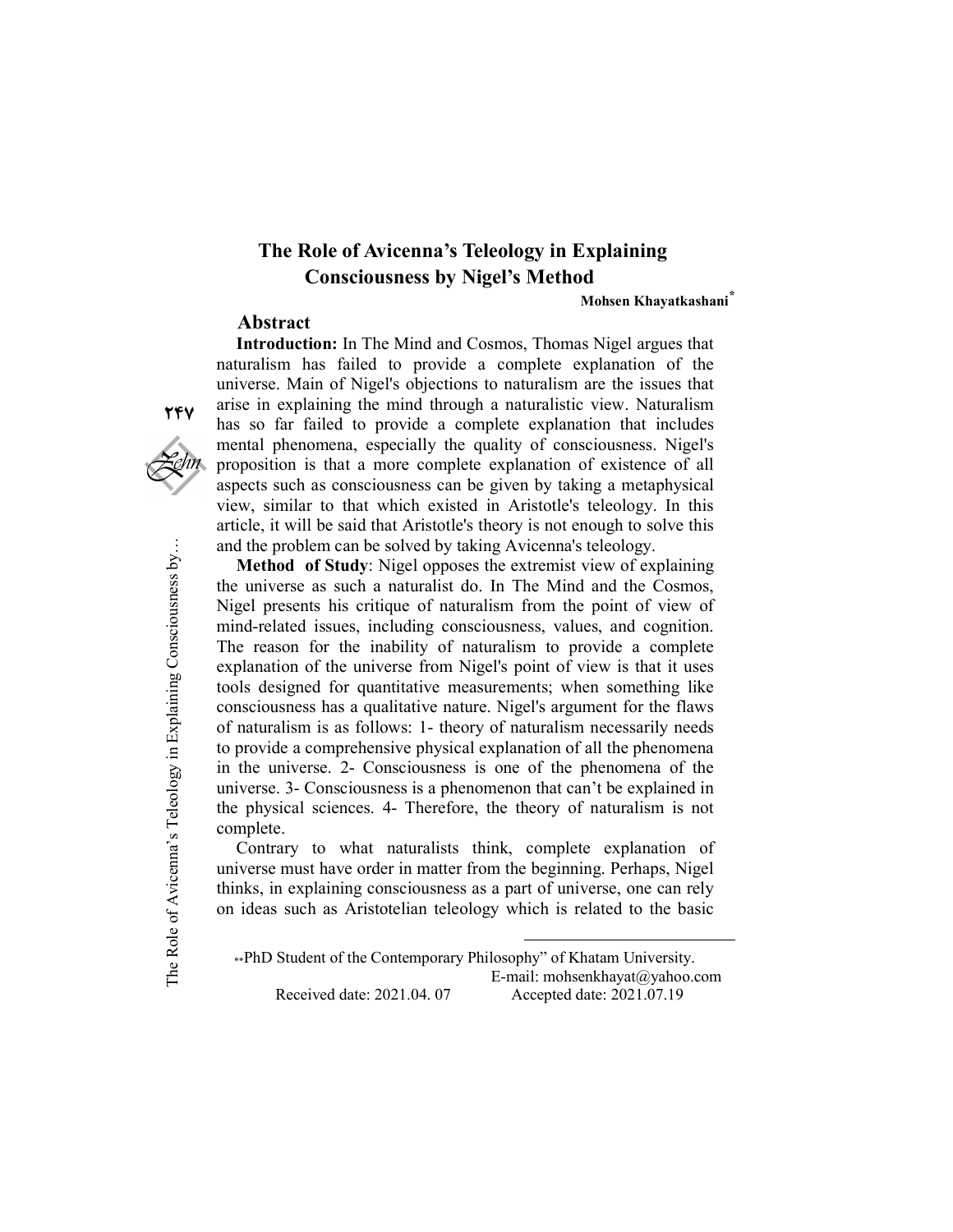elements of the universe. Therefore, the end of the formation of the conscious man has been within matter from the beginning.

Findings: According to Aristotle, the end in natural affairs is something that has existed in an organism from the beginning. The apple tree has an end that is eternal. Such a view is inconsistent with the theory of evolution, which is of interest to scientists and Nigel. An important idea that Avicenna points out is that motion is raised in physics, and if we go to causality in metaphysics, go to existence. In the discussion of metaphysics, it is not like the physics of motion and change, but it means what exists or does not exist. The difference between the actual and the ultimate cause is a tool we can use to have complete explanation of the universe.

Conclusion: According to Aristotle, teleology is something that entered ontology because of its epistemological need, and therefore entered metaphysics from nature. But in his philosophical system, Avicenna discusses the end from a theological and metaphysical point of view and from there to physics. Therefore, with Avicenna's argument and his metaphysical approach, one can explain the emergence of consciousness in matter. He can believe on natural causes and evolution and hold teleological cause to explain the creation of consciousness from the ordered matter at the same time. In other words, the end intended in Avicenna's view can sum up with the natural history of the formation of species.

Keywords: Teleology, Consciousness, Nagel, Avicenna, Aristotle, Naturalism.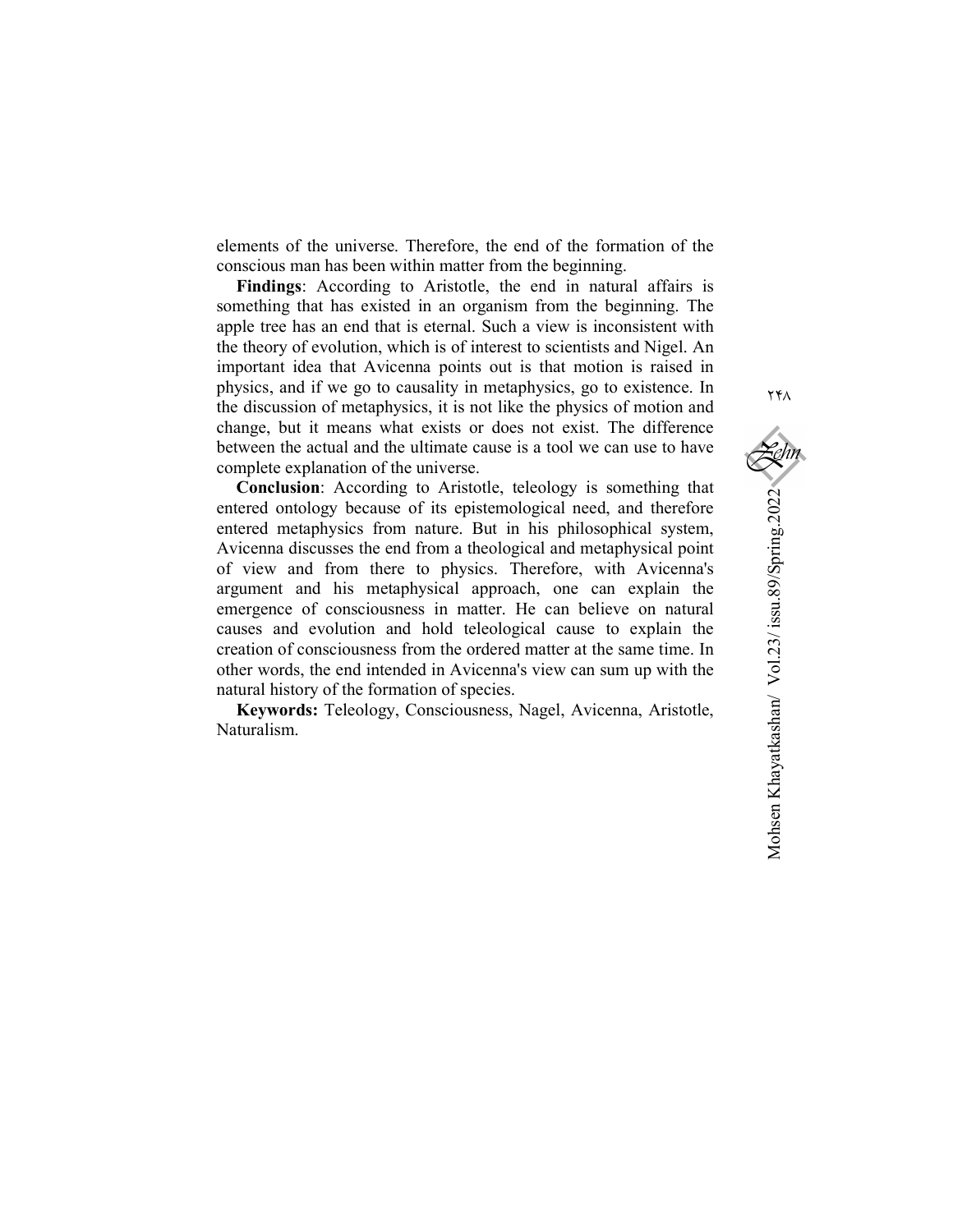نقش غايتانگاري ابنسينا در توضيح آگاهي با روش نيگل

محسن خياط كاشاني\*

٢٤٩

چكيده

در ارگانيسمها را نشان دهد. به اين ترتيب نيگل معتقد است به منظور دست *يابى به توضيح كامل*<br>م<sub>ح</sub>توان به وجود نوعى غايتانگارى ارسطويى در قوانين حاكم بر ماده قايل بود. در اين مقاله ضمن<br>توضيح غايتانگارى ارسطو و نظرات نيگل نشان نم<sub>ی ر</sub>ساند. در پ*ايان نتيجهگيری مي شود كه با برگرفتن غايتانگاری ابن سيناست كه مي توان به هدف*<br>آبن مي بريد بود *گاه<sub>می</sub> کاست.*<br>*ا، ارسطو، طبيعت گرايبی.*<br>توفي در نام ح ي توضيح با يستوار با يستوار با يستوار با يستوار با يستوار با يستوار با يستوار با يستوار با يستوار<br>با يستوار با يستوار با يستوار با يستوار با يستوار با يستوار با يستو ديدگاه طبيعتگرايانه در توضيح كامل عالم دچار مشكلاتي است. از جمله اين مشكلات يافتن توضيح براي وجود آگاهي است كه آن را در ارائه يك تصوير جامع از عالم ناكام گذاشته است. توماس نيگل معتقد است داشتن يك تصوير كامل از جهان، علاوه بر ديدگاه بيروني كه زنجيره علتهاي مادي را در تاريخ نشان ميدهد، نياز به ديدگاهي دروني است كه توضيح مسائلي مانند شكلگيري آگاهي <sup>و</sup> حيات در ارگانيسمها را نشان دهد. به اين ترتيب نيگل معتقد است به منظور دستيابي به توضيح كامل ميتوان به وجود نوعي غايتانگاري ارسطويي در قوانين حاكم بر ماده قايل بود. در اين مقاله ضمن نيگل نزديكتر شد <sup>و</sup> از مشكلات توضيحي پديده آگاهي كاست. واژگان كليدي: غايتانگاري، آگاهي، نيگل، ابنسينا، ارسطو، طبيعتگرايي.

\* دانشجوي دكتري فلسفه معاصر دانشگاه خاتم. com.yahoo@mohsenkhayat

-

تاريخ دريافت: ١٤٠٠/٠١/١٨ تاريخ تأييد: ١٤٠٠/٠٤/٢٨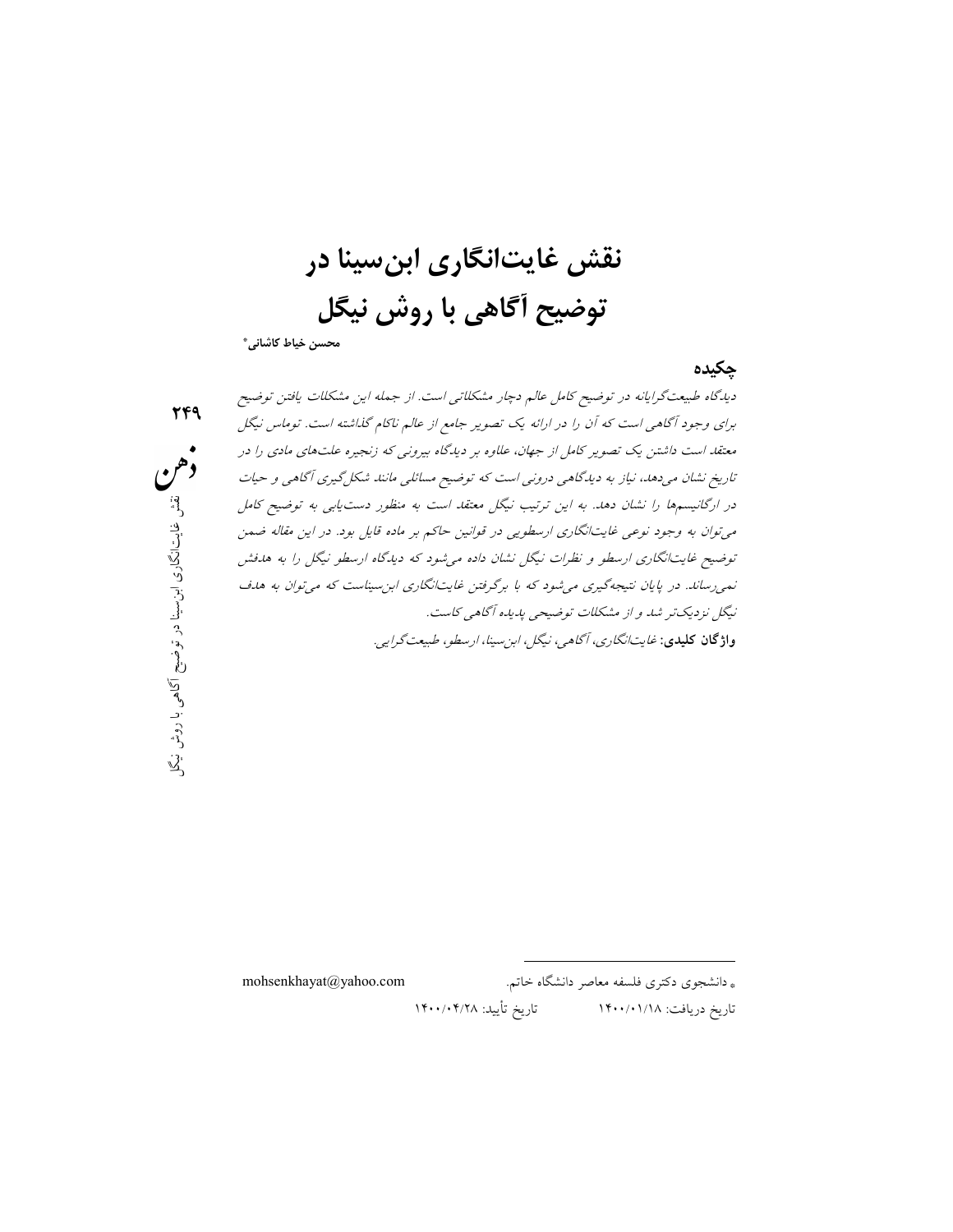توم*اس نيگل (*Thomas Nagel) در كتاب **ذهن و كيهان** (Mind and Cosmos) استدلال ميكند كه طبيعتگرايي (Naturalism (در ارائه توضيحي كامل از جهان ناكام بوده است. به نظر نيگل طبيعتگرايي ديدگاهي است كه تمايل دارد توضيح و مبناي تمام پديدهها را در علوم فيزيكي بيابد. نيگل معتقد است كار فلسفه تنها همراهي و توضيح جريان غالب در تفكر علمي نيست، بلكه فيلسوف بايد به صورتبنديهاي محتمل ديگر نيز توجه كند. نيگل نميخواهد شواهد علمي را رد كند؛ اما فكر ميكند تفسيري كه از اين شواهد در جامعه فكري برجسته شده است، ايرادهاي جدي دارد .(Nagel, 2012, p.16)

همان طور كه از عنوان كتاب مورد اشاره روشن است، محور ايراد نيگل به طبيعت- گرايي مسائلي است كه در توضيح ذهن از طريق ديدگاه طبيعتگرايانه پيش ميآيد. طبيعتگرايي تا كنون از ارائه توضيحي كامل كه شامل پديدههاي ذهني و بهخصوص مسئله آگاهي باشد، موفق نبوده است. نيگل ادعا ميكند قصد او ارائه راهكار نيست، بلكه تنها به تبيين مسئله بسنده ميكند؛ اما پيشنهادي كه ارائه ميكند، اين است كه مي- توان با برگرفتن ديدگاهي متافيزيكي، شبيه چيزي كه در غايتانگاري (Teleology( ارسطو وجود داشت، توضيح كاملتري از هستي ارائه كرد تا مسائل مربوط به ذهن را نيز فرا گيرد. در اين مقاله بيان مي شود كه غايتانگاري از ديدگاه *ارسطو* نمي تواند *نيگل* را به هدف خود برساند؛ اما ديدگاه غايتانگارانه *ابن سينا* ويژگي هايي دارد كه مي تواند با توضيحهاي فيزيكي براي ارائه تبييني جامع از جهان به كار رود.

م كان المحسن خياط كاشان المحسن خياط كاشان<br>• هم<br>• هم المحسن خيار 14.1 بهار 14.1 بهار 14.1 بهار 14.1 بهار 14.1 بهار 14.1 بهار 14.1 بهار 14.1 بهار 14.1 بها

مقدمه

در اين مقاله ابتدا ديدگاه توماس نيگل در كتاب مذكور درباره مشكلات طبيعتگرايي بحث مي شود. سپس راهكاري كه *نيگل* پيشنهاد ميدهد مبني بر نقش احتمالي غايتانگاري در تكميل توضيح عالم بيان ميشود. در بخش دوم مقاله نگاه غايتگرايانه ابنسينا از جوانبي كه ميتواند مورد استفاده در اين بحث باشد، تشريح مي شود. در بخش پاياني نيز ديدگاه غايتگرايانه *ارسطو و ابن سينا* مقايسه مي شود. در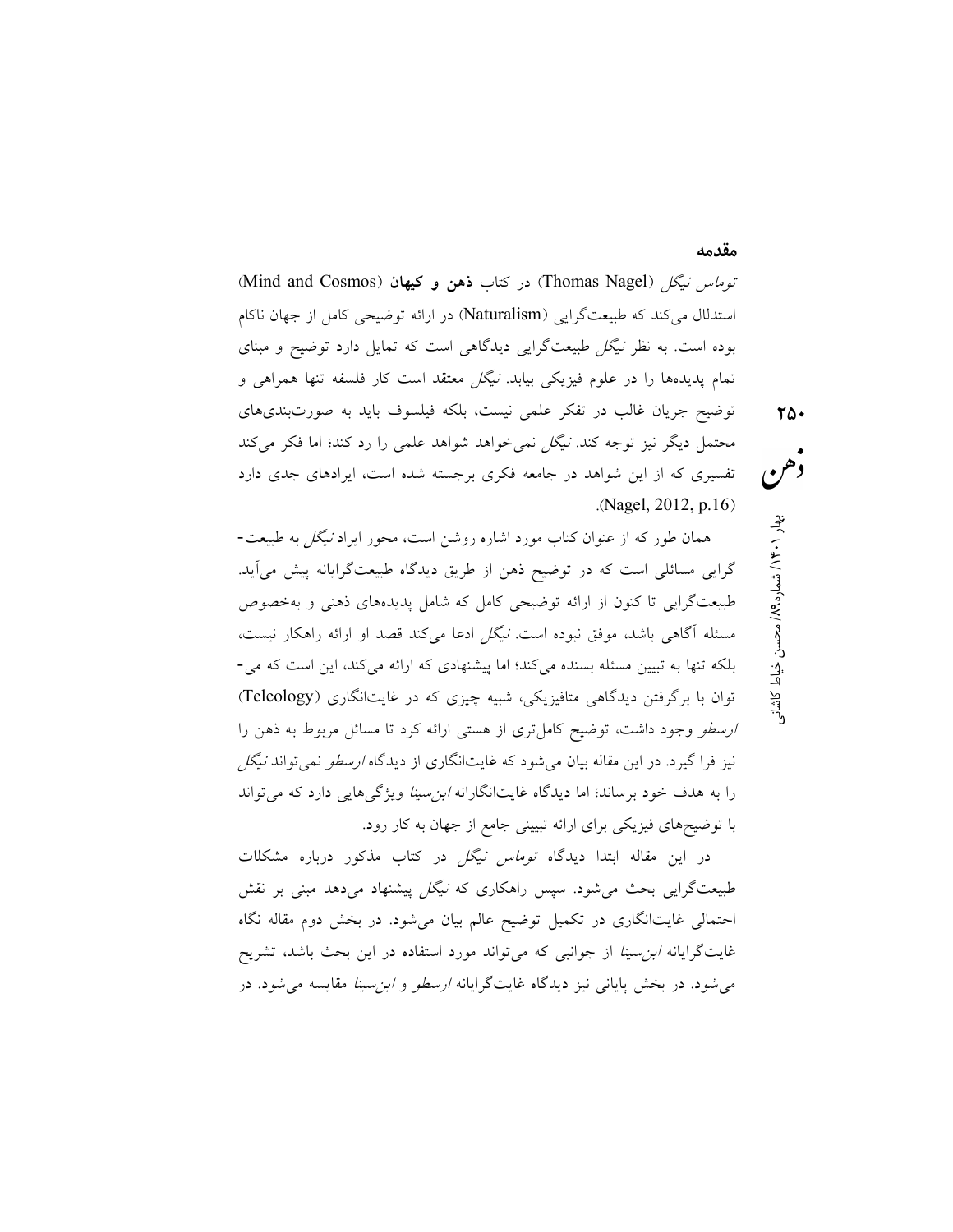قسمت نتيجه ذكر خواهد شد كه غايتگرايي با ديدگاه *ابن سينا* است كه مي تواند *نيگل* را به هدفش برساند.

؛ به عبارت دیگر طبیعتگرایی دیدگاهی است که وجود علل<br>دود میداند. در دیدگاه طبیعتگرایانه علت رویدادهای عالم به<br>ایتهای طبیعی تحصیل داده و بژرد (Deming 2008) ابن <sup>ي</sup> الف) ديدگاه توماس نيگل درباره نقش غايتانگاري در توضيح كامل جهان نيگل با ديدگاه افراطي براي توضيح عالم تحت عنوان طبيعتگرايي مخالف است. در كتاب ذهن و كيهان نيگل نقد خود درباره طبيعتگرايي را از منظر مسائل مربوط به ذهن از جمله آگاهي (Consciousness(، ارزشها (Values (و شناخت (Cognition) مطرح مي كند. طبيعتگرايي در لغت، ديدگاه يا باوري در فلسفه است كه در آن تنها قوانين يا نيروهاي طبيعي (در مقابل ماوراي طبيعت يا روحاني) توضيحدهنده عالم است؛ به عبارت ديگر طبيعتگرايي ديدگاهي است كه وجود علل روحاني و متعالي را مردود ميداند. در ديدگاه طبيعتگرايانه علت رويدادهاي عالم به رويدادهاي فيزيكي و علتهاي طبيعي تحويل داده ميشود (2008 ,Deming(.

٢٥١

علت نالوالی طبیعت در این در ارائه نوصیح نامل عالم از دیدناه *نیکل این است که*<br>ارهایی استفاده میکند که برای اندازهگیریهای کمّی طراحی شده است؛ در حالی<br>نیزی مثل آگاهی یک ماهیت کیفی دارد. به نظر *نیگل* توضیح آگاهی به دلیل کیف علت ناتواني طبيعتگرايي در ارائه توضيح كامل عالم از ديدگاه نيگل اين است كه از ابزارهايي استفاده ميكند كه براي اندازهگيريهاي كمّي طراحي شده است؛ در حالي كه چيزي مثل آگاهي يك ماهيت كيفي دارد. به نظر نيگل توضيح آگاهي به دليل كيفيت سابجكتيوي كه دارد، در اندازهگيريها و توصيفهاي مورد استفاده طبيعتگرا در علوم فيزيكي ممكن نيست (Nagel, 2012, p.16).

كرد نشان دهد ذهن و مغز اينهمان (Identical (است؛ به عبارت ديگر برايند رويدادهاي مغزي است كه پديده ذهن را مي سازد. *نيگل مي گو*يد درست است كه مغز و ذهن با هم پيوند دارند، توضيح فيزيكي درباره ذهن كامل نيست. ذهن پديدهاي است كه در رويدادهاي فيزيكي در مغز قابل حدسزدن نيست. ضرورتي كه در اينهمانياي مانند «آب، O2H است» وجود دارد، درباره اينهماني ذهن و مغز وجود ندارد. علت اين مطلب آن است كه آگاهي پديده كاملاً جديدي است كه ماهيت آن با ويژگيهاي فيزيكي متفاوت است (Nagel, 2002, p.231).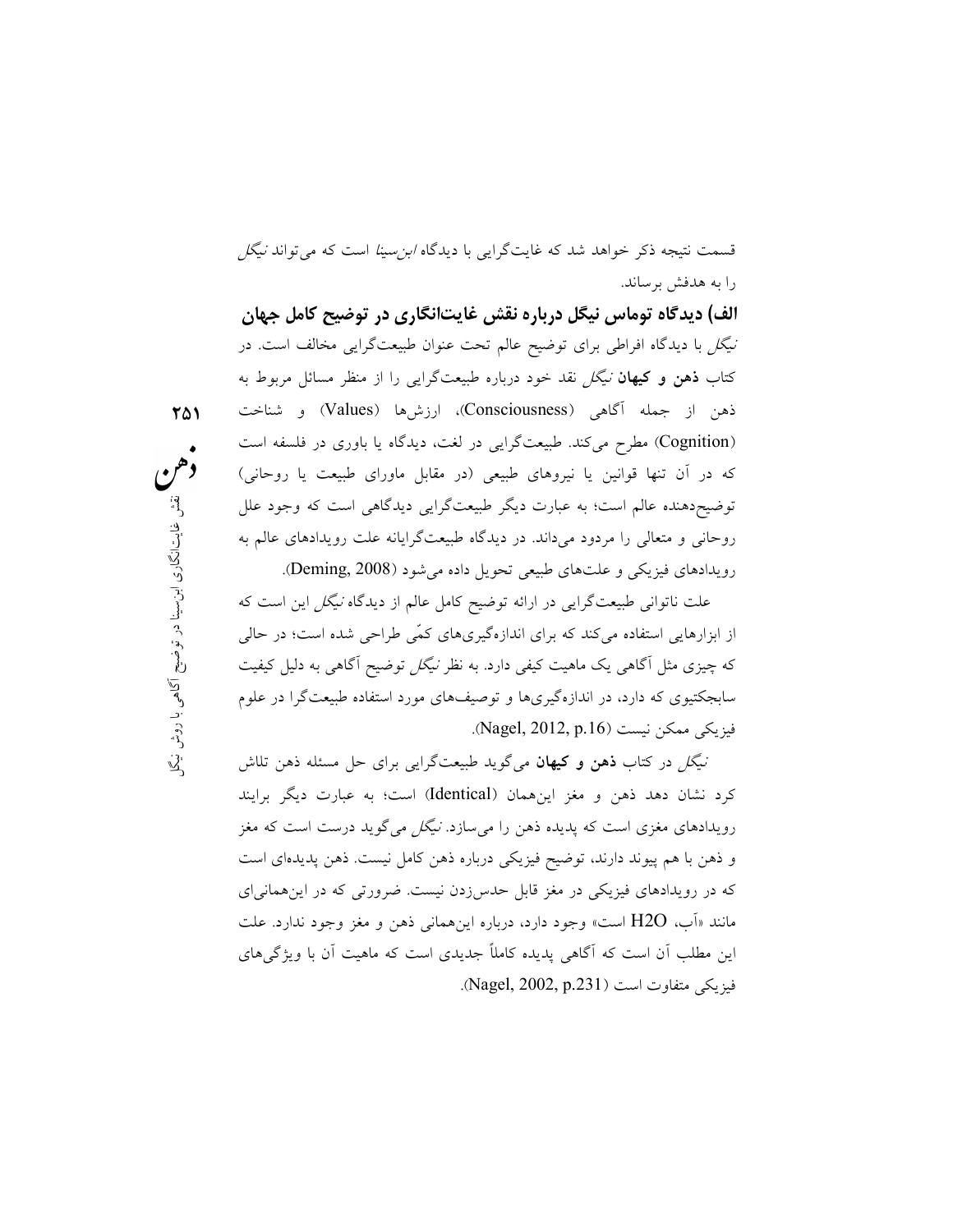نيگل قايل به خداباوري نيست. وي ميگويد بسياري گمان ميكنند قايلشدن به خداباوري مشكل اخير را حل ميكند. به نظر آنها خداباوري نقطه مقابل طبيعتگرايي است و ميتواند نقصهاي موجود در توضيح كامل جهان درباره اموري مانند آگاهي را به وسيله دخالت خدا حل كرد؛ اما نيگل معتقد است اضافهكردن به باورها و ايجاد مشكلات توضيحي جديد، راه حل مواجهه با مسئله آگاهي نيست؛ بنابراين مدعي است همچنانكه از رويكرد خداناباوري (Atheism (دفاع ميكند، ميتوان به يك غايتگرايي طبيعي (Teleology Natural (قايل شد. سرگذشتي از عالم كه بهوجودآمدن حيات و موجود آگاه را توضيح دهد، ميتواند با غايتگرايي طبيعي جمع

استدلال نيگل درباره نقص طبيعتگرايي چنين است: -١ نظريه طبيعتگرايي براي صادقبودن نياز دارد توضيح فيزيكي جامعي از تمام پديدههاي موجود در عالم ارائه كند. ٢- آگاهي يكي از پديدههاي عالم است. ٣- آگاهي پديدهاي است كه قابل توضيح در علوم فيزيكي نيست. -٤ بنابراين نظريه طبيعتگرايي كامل نيست.

.(Nagel, 2012, p.35) شود

ي كان المحسن خياط كاشان المحسن خياط كاشاني<br>• هم<br>• هم الاستخدام بهار 1301 به محسن خياط كاشاني

نيگل نميخواهد راه حلي براي مسئله آگاهي ارائه دهد، بلكه ميخواهد نشان دهد يك راه حل درست بايد چه ويژگيهايي داشته باشد. به نظر نيگل فهميدن «خويش» (Self (يك جنبه بيروني شامل علوم فيزيكي و يك جنبه دروني شامل معماي ذهن را در بر ميگيرد. علوم فيزيكي يك ابزار بسيار مهم و جنبه جداناپذير از تواناييهاي شناختي انسان است و هرگز نميتوان يافتههاي آن را ناديده گرفت؛ اما هر تلاشي كه در جهت توضيح «خويش» باشد، بايد علاوه بر پايبندي به حقايق موجود در يافتههاي علوم فيزيكي، دشواريهايي مانند معماي ذهن را كه توسط علوم فيزيكي توضيحناپذير است، نيز در نظر گيرد. دشواري اخير چيزي است كه ميتواند با استفاده از جنبه دروني فهميدن خويش بررسي شود (Nagel, 2012, p.30).

جنبه بيروني از حقيقت انسان به دنبال تاريخچهاي از ويژگيهاي فيزيكي، از انفجار بزرگ (Big Bang) تا تمايز به وسيله انتخاب طبيعي از باكترىها را شامل مي شود.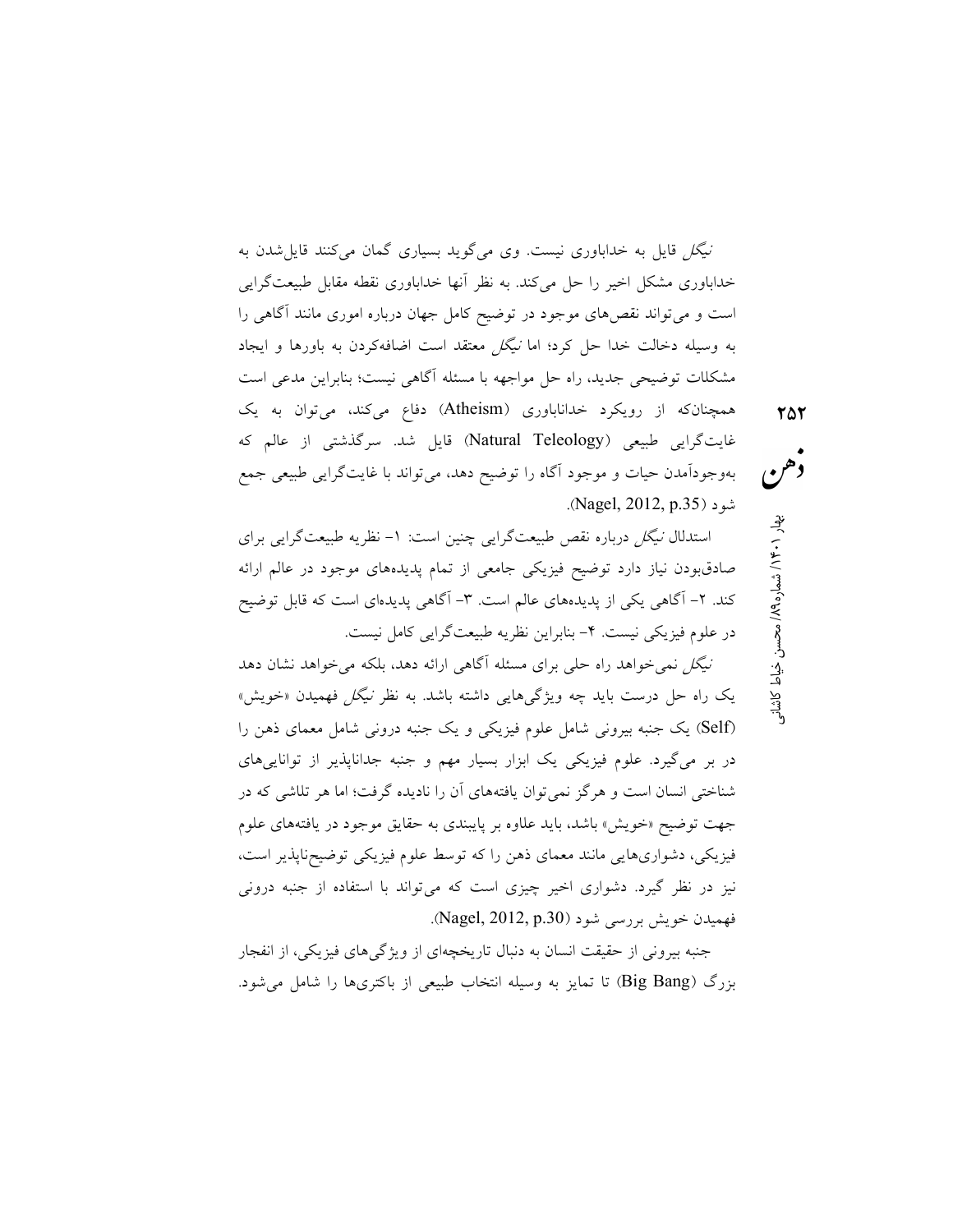بنابراين جنبه بيروني با ابزار علوم فيزيكي، علتهاي مادي را در زنجيرهاي پيوسته در تاريخ رويدادها دنبال ميكند. جنبه دروني انسانها، مربوط به اين حقيقت است كه اين موجود آگاه ويژگيهايي دارد كه به ماده مربوط نميشود. معماي حيات، آگاهي و ارزشهاي اخلاقي از جمله اين ويژگيهاست. آگاهي به انسان قدرت داشتن باورهاي صادق و قدرت كشف برخي حقايق ضروري عالم، مانند حقايق رياضي را داده است. منحصرنشدن در علوم فيزيكي و داشتن ديدگاه تكثرگرايانه كمك ميكند تا ما در كنار ديدگاه دروني در توصيف خويش، ديدگاه بيروني را نيز در نظر داشته باشيم ( ,Nagel .(2012, pp.30-31

درونی مربوط به انسان هنگام فهم خويش (-Self<br>سی است. به نظر *نیگل* آگاهی ویژگی|ی است که ایراد توضیحی<br>طریق دیدگاه طبیعتگ ایانه را نشان به دهد *نیگل* بادآور در بر مورد به يهمهاي رسويي ميدهاند ميبينك مرتيب را مستاي مي داد.<br>ميشود كه علوم فيزيكي با تلاشهاي *دكارت و گاليله* در قرن هفدهم از راه مستاي آ وسار راه سمعدهم از راه<br>سطح، فضا، حرکت، اندازه و... شکل گرفت.<br>صوصیات کیفی که مرتبط با آگاهی بود، از مستقل کوان<br>شروت به عنوان آبای علوم فیزیکی بهخوبی<br>هین دلیل به دیدگاه مشکل[فرین ثنویت<br>ترتیب دیری نگذشت که آگاهی به عنوان مین مهمترين چالش دروني مربوط به انسان هنگام فهم خويش (-Self understanding)، آگاهي است. به نظر *نيگل* آگاهي ويژگي|ى است كه ايراد توضيحي در برخورد با جهان از طريق ديدگاه طبيعتگرايانه را نشان ميدهد. نيگل يادآور بهرياضيدرآوردن خصوصيات كمي مانند سطح، فضا، حركت، اندازه و... شكل گرفت. از زمان آغاز شكلگيري علوم فيزيكي، خصوصيات كيفي كه مرتبط با آگاهي بود، از دايره اندازهگيريهاي علمي خارج بود. دكارت به عنوان آباي علوم فيزيكي بهخوبي نسبت به اين مشكل آگاه بود و به همين دليل به ديدگاه مشكلآفرين ثنويت (Dualism (ذهن و بدن قايل شد. به اين ترتيب ديري نگذشت كه آگاهي به عنوان يك معما در ارائه توضيح همهشمول علمي از جهاني كه انسان هم بخشي از آن است، چالش برانگيز شد (Nagel, 2012, p.45).

> كاري كه نظريه فرگشت تلاش دارد انجام دهد، ارائه فرايندي عّلي براي به- وجودآمدن گونههاي زيستي و خصوصيات آنها از جمله آگاهي است؛ اما آگاهي مقوله- اي است كه علاوه بر علت به توضيح نيز نيازمند است. به نظر نيگل هر توضيحي كه براي وجود انسان ارائه ميشود، بايد درباره وجود آگاهي نيز توضيح ارائه كند. آگاهي مسئلهای نيست كه مجزا به آن پرداخته شود (Nagel, 2012, p.47).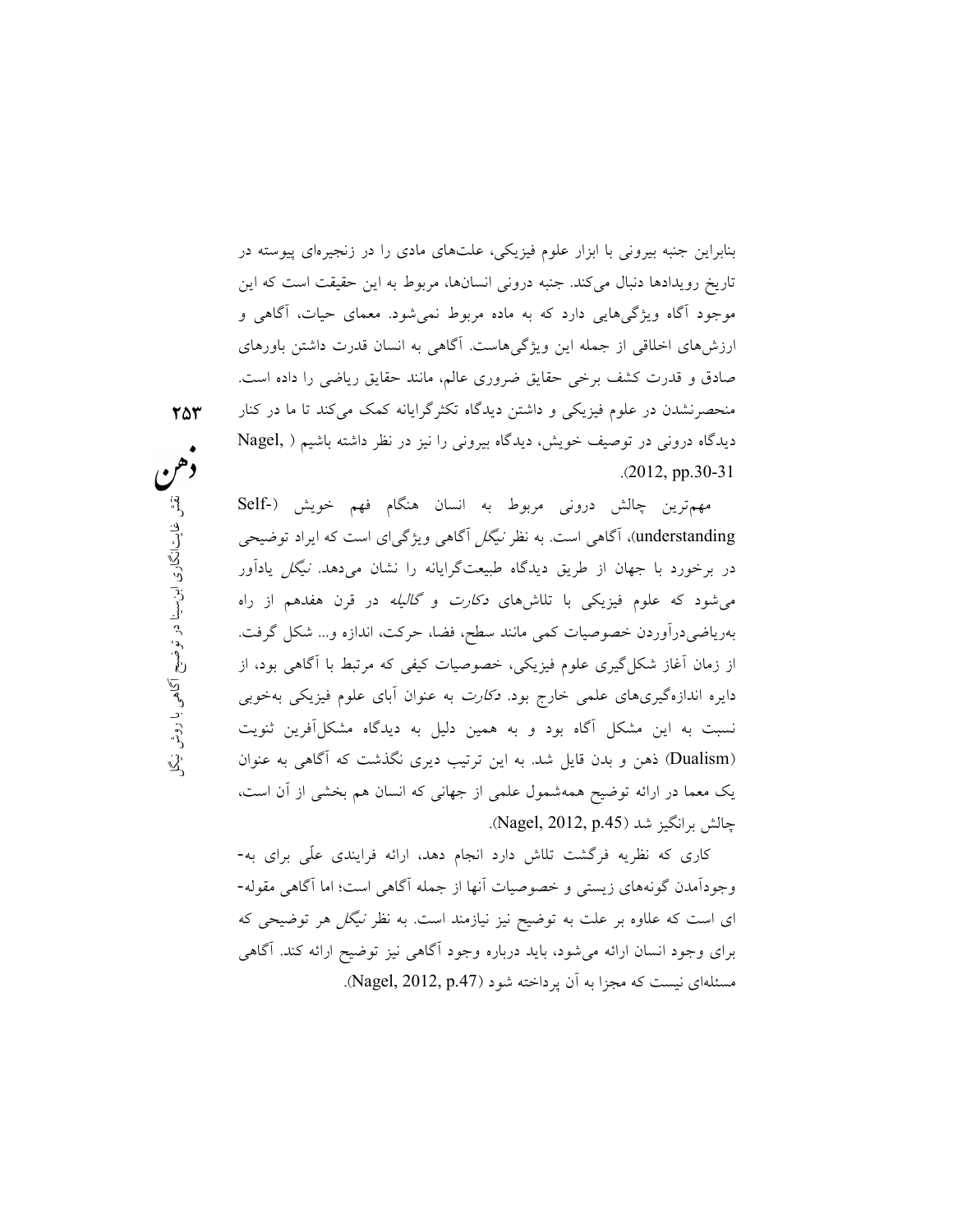ويژگي كتاب **ذهن و كيهان** اين است كه در آن، *نيگل مي خ*واهد نشان دهد حل معماي ذهن براي پروژه طبيعتگرايي منتفي است. پيش از اين كتاب و در مقاله «خفاشبودن چگونه است» *نيگل* تنها قصد داشت وجود يک رخنه در توضيح علمي را نشان دهد؛ اما در كتاب ذهن و كيهان پا را فراتر ميگذارد و تمام پروژه فيزيكاليستي در توضيح كيهان را شكستخورده اعلام ميكند (1974 ,Nagel(. به اين ترتيب نتيجه ميگيرد به دليل شكست در ارائه يك توضيح جامع فيزيكال از جهان بايد درك خود از كيهان را دگرگون كنيم.

به نظر نيگل يك پيشفرض مهم كه از قرن هفدهم به پيشرفت علم كمك كرد، اين بود كه جهان بهرهاي از نظم هوشمندانه دارد. دانشمندان تلاش ميكردند نظم موجود در طبيعت و قوانين علمي را نهتنها كشف كنند، بلكه بفهمند؛ بنابراين بر خلاف تصور طبيعتگرايان كه به دنبال توضيح جهاني هستند كه از ماده بينظم به نظم رسيده است، بايد جهاني را توضيح داد كه از آغاز داراي نظم در ماده بوده است. به باور نيگل با درنظرداشتن ديدگاه *استراوسن مي ت*وان ديدگاههاي متافيزيكي را در كنار نظريههاي فيزيكي در توضيح عالم در نظر داشت؛ بنابراين شايد در توضيح آگاهي بتوان به نوعي از غايتانگاري ارسطويي اتكا كرد كه بر خلاف نوع خداشناختي آن در اديان، به عناصر اوليه عالم مربوط باشد؛ به بيان ديگر بايد گفت غايت شكلگيري انسان آگاه از ابتدا  $\Omega$ درون ماده بوده است (Nagel, 2012, pp.92-93).

ب) ديدگاه ابنسينا درباره علت غايي در طبيعيات

ي كان كان المحسن خياط كاشان المحسن خياط كاشان<br>في محسن خيار 14 × 14 هـ<br>وفي المحسن خيار 1

ا*بن سينا مانند ارسطو* قايل به علتهاي چهارگانه شامل علت مادي، علت صوري، علت فاعلي و علت غايي است. علت مادي ماده و عيني است كه معلول از آن شكل ميگيرد و علت صوري صورتي است كه لازمه پديدآمدن معلول است. علت فاعلي علت موجده يا تكميل كننده رويداد يا فرايند است. علت غايي غايت يا غرضي است كه شيء يا عين در پديدآمدن رو به سوي آن دارد (حقي، ١٣٩١).

احتمال*اً ارسطو* اولين متفكري بود كه به علت غايي توجه كرد؛ اما چيزي كه *ارسطو*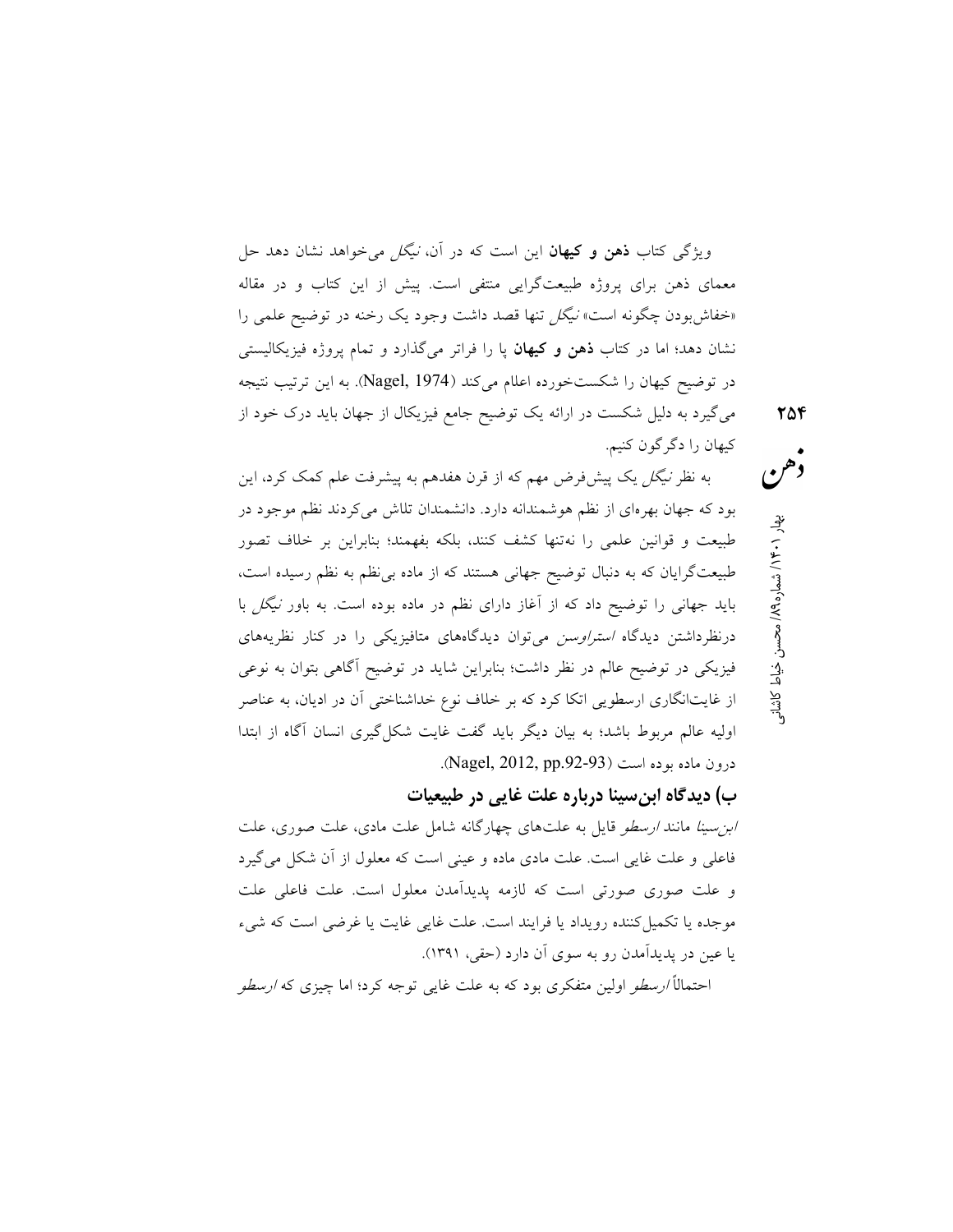از علت غايي در نظر داشت مربوط به غايت خارجي نبود. غايت درون ماده وجود دارد؛ براي مثال دانهاي كه تبديل به يك درخت كامل ميشود، غايت درختشدن را در خود دارد. اين نكته نيز اهميت دارد كه ارسطو تأكيد ندارد كه هميشه در جستوجوي علت غايي باشيم و بعضي چيزها با علت فاعلي و علت مادي توضيح داده ميشود (كاپلستون، ١٣٩١، ص ٣٧١). تلقي *ابن سينا* از علت غاي<sub>ق</sub> با *ارسطو* اختلاف دارد و در اين بخش به نظر ابنسينا تمركز ميشود. در بخش بعدي اين اختلافات و علت بررسي نظر ابنسينا و ارتباط آن با نظر نيگل بحث ميشود.

صورت به جهت او در ماده حاصل مىشود و آن خير حقيقى است يا خير گمانى؛ زيرا<br>هر حركتى كه از فاعل بالذات نه بالعرض سر بزند، از او خير را منظور دارد نسبت به<br>خبرد و آن گاو به حققت است گاو به گمان، وزيد با خبر هست با گمان و بود كه ابن <sup>ي</sup> *بزسينا* سبب به *ارسطو اين است که عليت*<br>ت ماهيت شىء. اگر عليت براى عين شىء<br>است که ايجاد شئ بخاطر آن است غايت<br>د نه علت ماهيت غايت و ليکن علت<br>: و ميان ماهيت و وجود فرق است» (همان،<br>: و ميان ماهيت و وجود فرق است» (همان،<br>در بح ابن سينا در طبيعيات شفا درباره علت غايي مي گويد: «غايت امري است كه هر حركتي كه از فاعل بالذات نه بالعرض سر بزند، از او خير را منظور دارد نسبت به خود و آن، گاه به حقيقت است گاه به گمان، يعني يا خير هست يا گمان ميرود كه خير است» (ابن<code>url</code>ه ابن ابن ابتكار ابن سينا نسبت به *ارسطو* اين است كه عليت را يا معطوف به علت وجود ميكند يا علت ماهيت شيء. اگر عليت براي عين شيء مدنظر باشد علت فاعلي است و اگر آن است كه ايجاد شئ بخاطر آن است غايت است. «فاعل نه علت غايتشدن ميشود نه علت ماهيت غايت و ليكن علت وجوديافتن ماهيت غايت در خارج ميشود و ميان ماهيت و وجود فرق است» (همان، ص40). *ابن سينا* با تفكيك ماهيت و وجود در بحث علت غايي بيان مي كند كه غايت از جهت ماهيت علت فاعلبودن فاعل است؛ يعني سبب ميشود فاعل فعلي را انجام دهد و از جهت وجود، معلول فاعل است.

> به عبارت ديگر اگر علت غايي در شمار علل طبقهبندي شود، از نظر هستيشناختي نميتواند مؤخر بر معلول باشد. به همين دليل است كه ابنسينا بين شيئيت يا ماهيت موجودات با وجود آنها تمايز قايل شده است. غايت يك وجود و يك ماهيت دارد. وجود غايت، مؤخر است و هنوز در عالم محقق نشده است. يك سلسله كنشها لازم است كه اين وجود كه خودش معلول است، محقق شود؛ اما شيئيت و ماهيت آن مقدم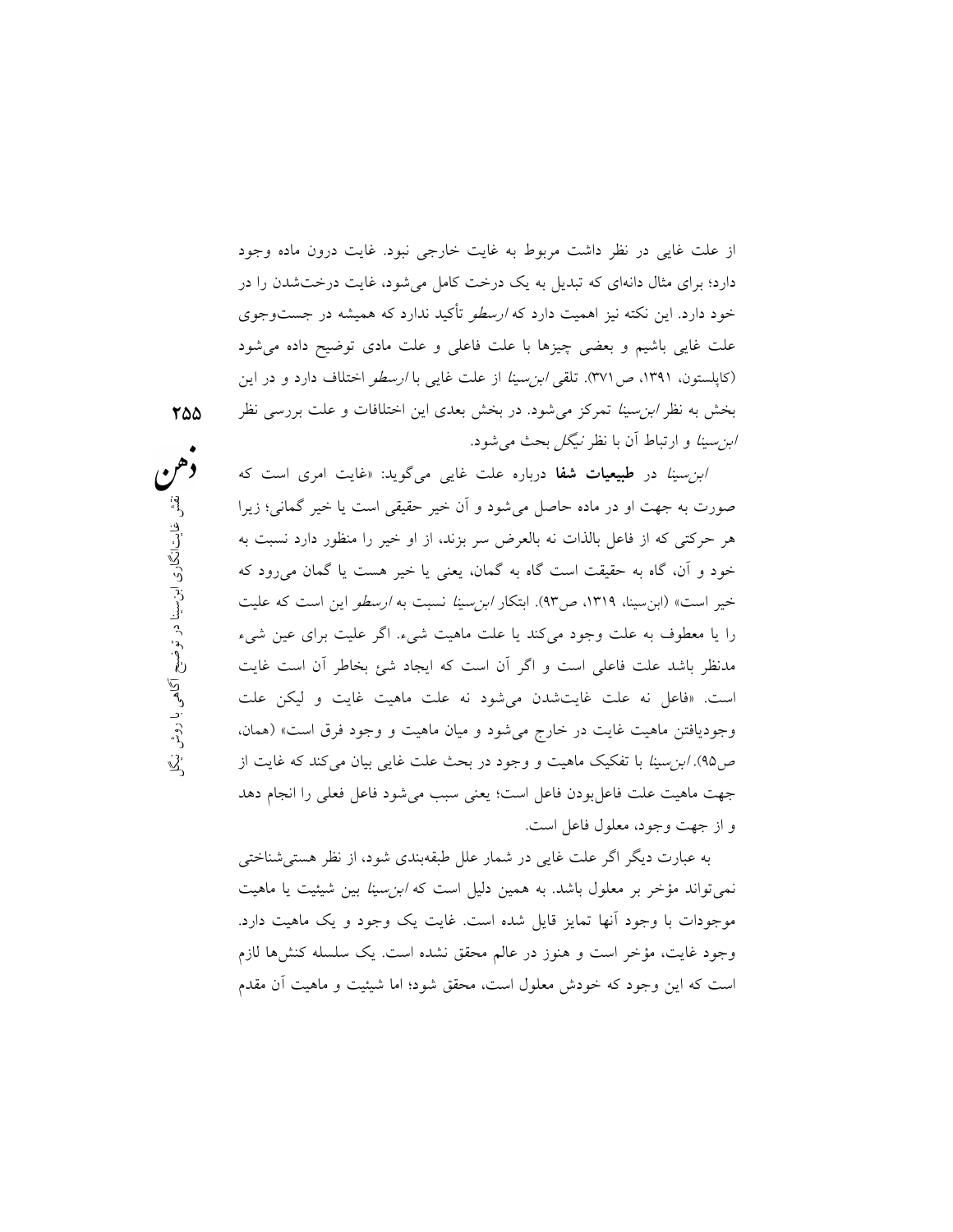است و ماهيت است كه علت فعل است. حال جايگاه اين ماهيت كجاست؟ به نظر ابنسينا يك تصوير ذهني است و در ذهن محقق ميشود نه در خارج؛ بنابراين اين نحوه وجود متعلق به موجود ذيشعور است (2015 ,Richardson(.

نحوه نگاه ابنسينا به عليت ظرافت ديگري دارد كه در بحث غايتانگاري او اهميت دارد. منظور ابنسينا از عليت در طبيعيات چيزي است كه باعث حركت از قوه به فعل ميشود. اين حركت لزوماً حركت از نقطهاي به نقطه ديگر نيست و ميتواند از جمله تبديل دانه به درخت باشد. نكته مهمي كه ابنسينا اشاره ميكند، اين است كه حركت در فيزيك مطرح ميشود و اگر سراغ عليت در متافيزيك رفتيم سراغ وجود برويد. در بحث متافيزيك مانند فيزيك حركت و تغيير مطرح نيست، بلكه منظور اين است كه چه چيزي وجود ميدهد يا وجود نميدهد. تفاوت علت فاعلي و غايي در خدا با غايتهاي انساني همين مورد اخير است.

م كان كاشان المتمار المحسن خياط كاشاني<br>• هم محسن خيار 14 هـ/<br>• محسن خدام المحسن خياط كاشاني

از جهت ديگر، ابنسينا معتقد است علت فاعلي مبتني بر غايت و قصد و غرض است و حتي افعالي كه به نظر بيهدف و عبث ميرسند، داراي غايتي هستند كه نسبت به آنها آگاهي وجود ندارد. مشكلي كه اينجا براي افعال خداوند پيش ميآيد، اين است كه اگر در پي غرض نباشد، بيهوده است و اگر غرض وجود داشته باشد، نشان از نيازمندي خداست (دهباشي، ١٣٩٣). ابنسينا براي حل اين مشكل ميگويد كه غرض افعال خداوند در خودش است و غايت جداي از خودش ندارد. اگر فرض كنيم كه خداوند يك بسيط كامل است، نميتواند براي چيزي بيرون از خودش قصد و غايت داشته باشد (ابنسينا، ،١٣٩٦ ص٣١٨).

ج) نقش غايتانگاري ابنسينا در ارائه توضيح متافيزيكي آگاهي متافيزيك در دورههاي اخير فلسفه تحليلي به اشكال مختلفي مطرح شده است. از جمله اين ديدگاهها مربوط به چيزي است كه استراوسن آن را متافيزيك توصيفي (Metaphysic Descriptive (ناميد (عبداللهنژاد، ١٣٨٨). بر اساس اين ديدگاه زبان روزمره (Ordinary language) دسترسي به مفاهيمي را ميگشايد كه در تفكر ريشه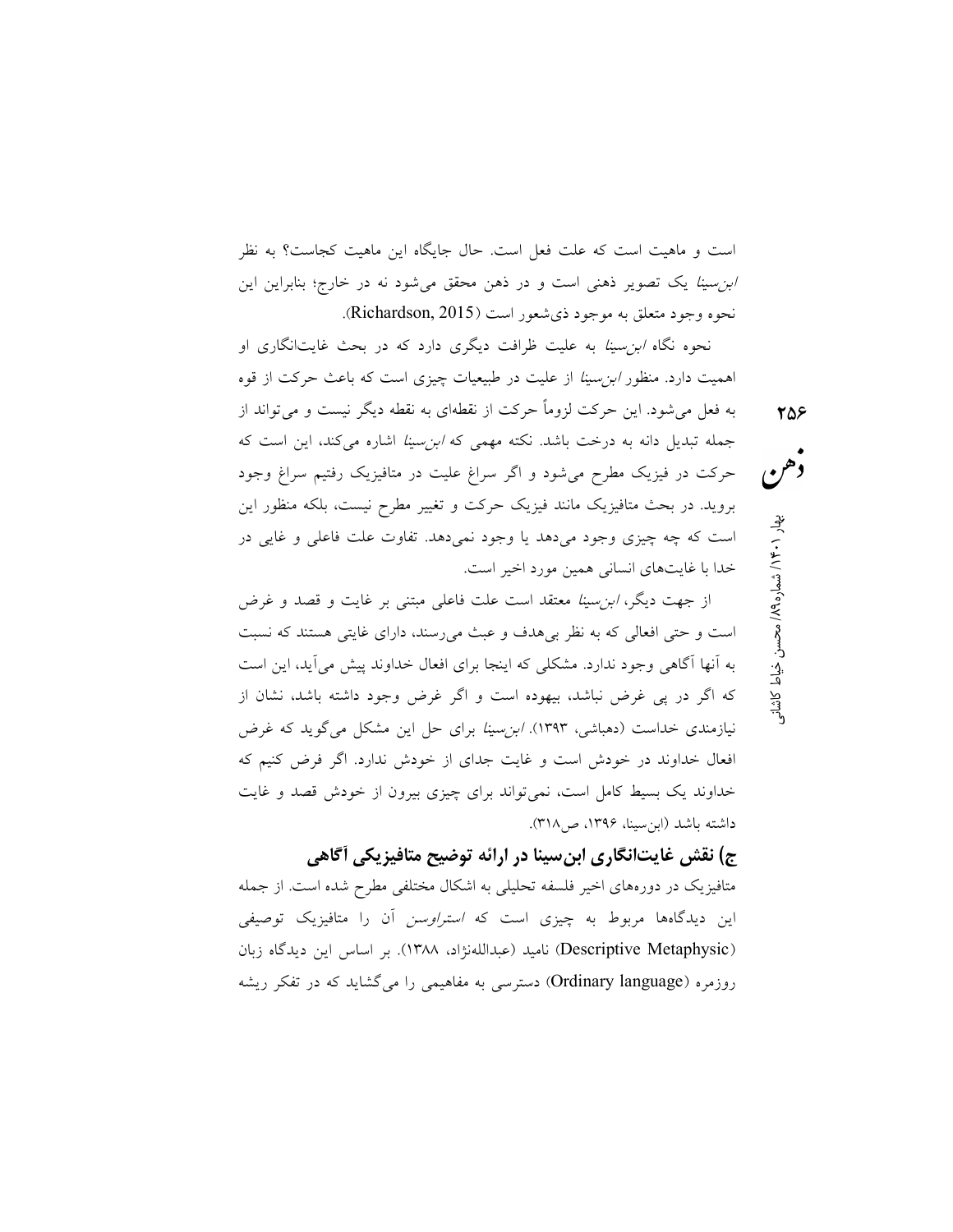(Nagel, 2012, pp.92-93). اكنون بايد ديد *نيگل* چه تفسيرى از غايت را مد نظر<br>دارد و منظور او از «غايتانگارى ارسطويى» چيست.<br>رايد توجه داشت *ارسط*ه از ديدگاه برخ موفسان جديد با ارسطوئيان و ارسطوي دارد. اين مفاهيم ميتواند به حقيقتهايي راه گشايد كه به شكل تجربي قابل دستيابي نيست. وظيفه فيلسوف، درست مانند زبانشناسي است كه دستور زبان را تحليل ميكند؛ به اين ترتيب كه با تحليل اين مفاهيم و بررسي نظرات فيلسوفان گذشته، به توصيفهاي متافيزيكي جديد و دقيقتر دست يابد (1963 ,Burt) نيگل مي گويد اگر از ديدگاه متافيزيك توصيفي استفاده كنيم، شايد مجاز باشيم بحث غايتانگاري را براي توضيح آگاهي به كار گيريم. وي تأكيد دارد كه خداناباور است؛ اما تحليلي متافيزيكي از غايت در ماده ميتواند راهي براي توضيح آگاهي فراهم كند. بنابراين نيگل استدلال ميكند كه غايتانگاري *ارسطو* چيزي است كه مي تواند در حل مشكل كمك كند دارد و منظور او از «غايتانگاري ارسطويي» چيست.

٢٥٧

بن يد من الن يك الن يك بن يابد يك با مسترد .<br>شناختهشده در فلسفه اسلامي متفاوت است. از ديدگاه اين مفسران، علت غايي چيزي النسم؟ . از ديدن، اين معسران، عنت عايي چيزی<br>) است که بدون حضور ميل، باور و هدف<br>، از آنجا که ماده به شکلی بوده است که<br>درنظرگرفتن زنجيره علّی، اين ماده از آغاز<br>در به شکلگیری ارگانيسمها شده است؛ به<br>نر به شکلگیری ارگانيسمها شده است؛ بايد توجه داشت *ارسطو* از ديدگاه برخي مفسران جديد با ارسطوئيان و ارسطوي غير روانشناختي (Psychological-Non (است كه بدون حضور ميل، باور و هدف آگاهانه در ماده قرار دارد. در اين ديدگاه از آنجا كه ماده به شكلي بوده است كه ارگانيسمهاي خاصي در آن پديد آمد، با درنظرگرفتن زنجيره عّلي، اين ماده از آغاز قواعد رفتاري خاصي داشته است كه منجر به شكلگيري ارگانيسمها شده است؛ به عبارت ديگر مواد سازنده جهان شرايط شكلگرفتن ارگانيسمهاي زيستي، از جمله مواد سازنده، محيط، سوختوساز و... را از همان ابتدا در خود داشته است. بنابراين ماده بايد به طريقي رفتار كند كه صورتهاي كنوني از آن شكل گيرد (-Broadie, 2007, pp.86 .(89

> ارسطو معتقد است بسياري از رويدادها و حقايق مادي اين جهان بايد به هدف طبيعت (Goals Natural (ارجاع داده شود. حال معناي «هدف طبيعت» يا «غايت» چيست؟ ديدگاه ارسطو درباره علت غايي قرابت زيادي با نگاه طبيعتشناختي او بهخصوص در حيطه بيولوژي دارد. به نظر *ارسطو* ماده قديم بوده است؛ اما نه به آن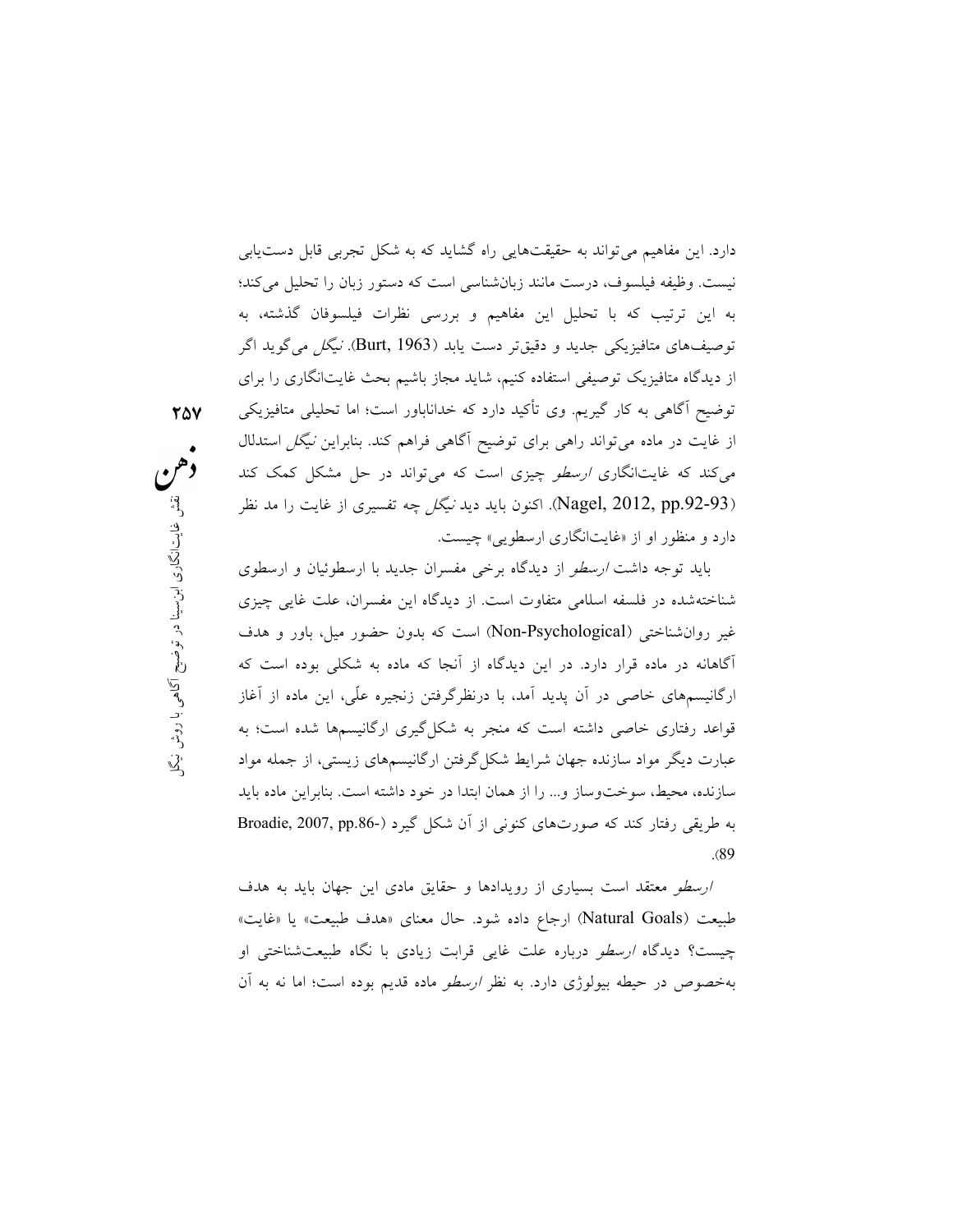معناي رايج در فلسفه اسلامي كه ماده از صورت تهي باشد. موجودات طبيعي از جمله حيوانات و گياهان به شكل تركيب ماده و صورت، قديماند و تمام هماهنگيهاي در آنها و بين آنها و بين موجودات و محيط زيست هميشه و ازلي وجود داشته است. ارسطو ديدگاه مادهانگارانه (Materialistic (خود را در مقابل ديدگاه فلسفههاي مادي پيش از خود، از جمله دموكريتوس و امپدوكلس قرار داد. دموكريتوس قايل به جهانهايي (Cosmos) در كنار جهاني بود كه ما در آن زندگي ميكنيم. در همه جهانها حيات يا حتي خورشيد و آب وجود ندارد. جهاني كه ما ميشناسيم، يكي از جهانهاي دموكريتوس است كه از بخت و اقبال در آن زندگي ميكنيم. ديدگاه امپدوكلس به جايگزيني عشق براي اپوخه پرداخت تا به واسطه آن توضيح پديدآمدن گونههاي طبيعي از زماني خاص فراهم شود. *ارسطو* ديدگاه اين فيلسوفان را مبتني بر شانس ميدانست و آنها را خيالاتي موهوم خواند. نگاه مادهانگارانه ارسطو به طبيعيات، ديدگاهي ابتكاري در تفكر يوناني بود كه تا قرن چهارم ميلادي غلبه داشت ( Cooper .(2006, p.209

كان كاشان المتمار المحسن خياط كاشان<br>• هم<br>• محسن خيار 13 هـ/ محسن خياط كاشانى

غايت در ديدگاه *ارسطو* جايگاهي است كه با مفهوم خير (Good) ارتباط دارد؛ براي نمونه وقتي درخت سيب برگ ميدهد، دليل آن خير برگ براي حفاظت از ميوههاي درخت است و باعث ميشود نهال به غايت خود كه درختسيبشدن است حركت كند. در مثال ديگر سگ توليد مثل ميكند تا به خير خود عمل كرده باشد و رسيدن به اين اهداف چيزي نيست كه در ماده باشد، بلكه توضيح آن مربوط به غايت آنهاست. خير مربوط به غايتي است كه از ابتدا در انواع مختلف بوده است و چيزي نيست كه از جايي ديگر به ماده اضافه شده باشد (Cooper, 2006 p.2014).

به اين ترتيب غايت نوعي ارائه دليل براي طبيعتي است كه تمام انواع و صورتهاي موجود هميشه در ماده آن بوده است و هر چيزي براي خير به خود در محيط هماهنگ است. غايتانگاري ارسطو ارتباط عميقي با طبيعيات او دارد و واردكردن مفهوم غايت به هستيشناسي (Ontology (به دليل سوارشدن مفهوم غايت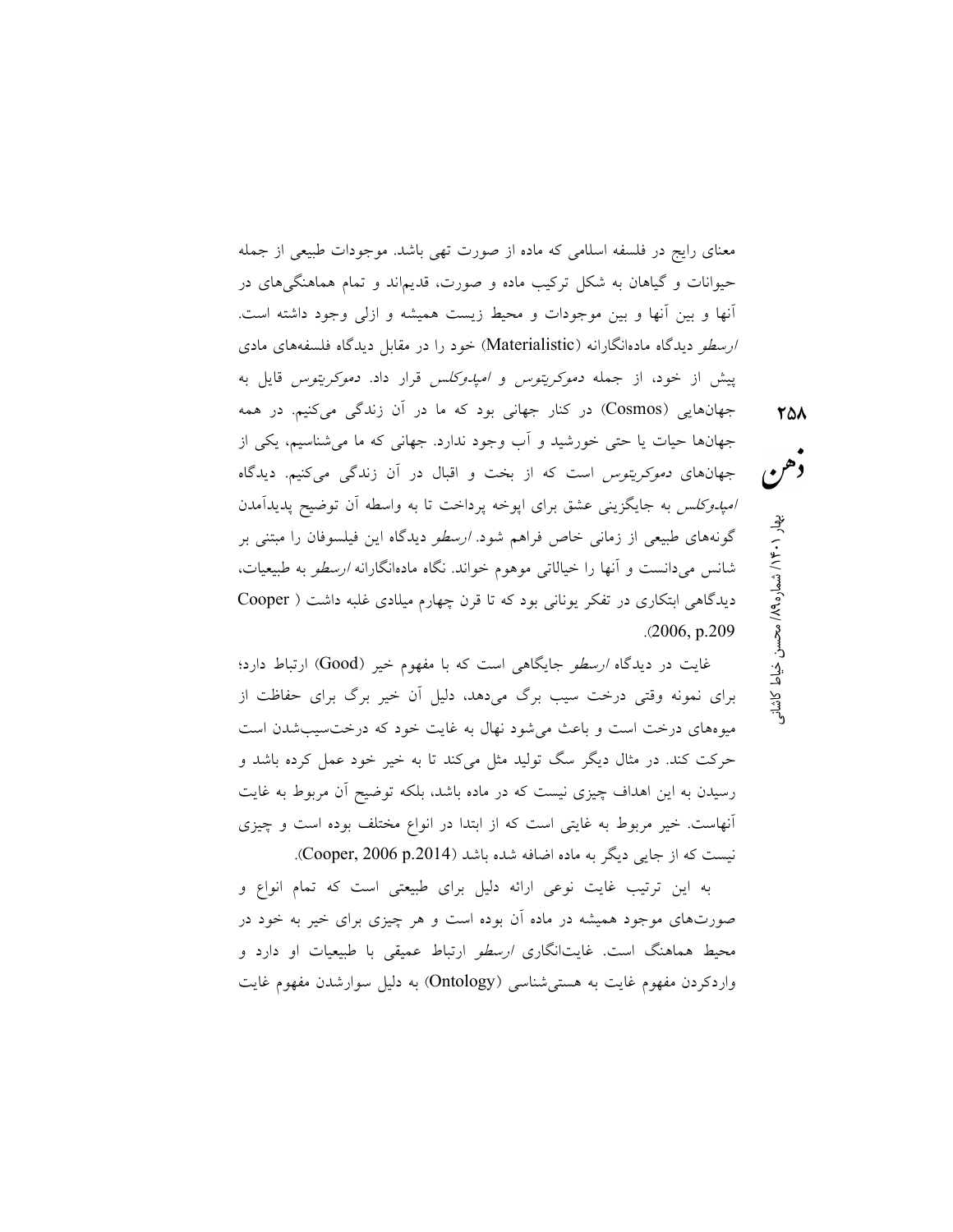در معرفتشناسي (Epistemology (بوده است؛ به عبارت ديگر به دليل نيازي كه *ارسطو* به غايتانگاري در تفسير طبيعيات داشته است، اين مفهوم را وارد هستي شناسي و متافيزيک خود كرده است (Cooper, 2006, p.2015).

یک جهت چیزی است كه ماهیت مقدم بر فاعلیت فاعل است كه مالاجله الشيء است.<br>جهت دیگر كه شيء در واقعیت به آن منتهی می شود كه ما ینتهی به الشيء است. جهت<br>ادار حرزی است كه در طرم ایت بحرث و بشود و احتمالاً به غلبت *ارسطی نیدی ت* اول چيزی است كه در طبيعيات بحث م<sub>ی</sub>شود و احتمالًا به غايت *ارسطو* نزديكتر<br>آخر است كه در استفاد با استفاده بودند با استفاد استفاد استفاده بودند. سحن به ميان مى<sub>ا</sub>ورد؛ اما اين بحب را ار<br>لم چهارم **اشارات** مىگويد علت غايى از آن<br>يابد، به ماهيت و معناى خود براى تحريک<br>ت وجود، معلول علت فاعلى است؛ سپس<br>ن براى هر وجودى علت است و همچنين<br>ى در جهان هستى» (همو، ۱۳۹۶، ص۲۵۷– ا*بن سينا* نگاه متفاوتي نسبت به *ارسطو* در غايتانگاري عالم دارد. *ابن سينا* ماده و صورت را علت قريب و فاعل و غايت را مبدأ بعيد م<sub>ي</sub>داند. در فن **سماع طبيعي** مي گويد: «غايت، علت فاعل بودن فاعل مي شود؛ يعني سبب مي شود كه فاعل فعل به جا بياورد؛ وليكن فاعل، علت غايتبودن غايت نيست و اين فقره در فلسفه اولي توضيح مي شود» (ابن سينا، ١٣۶١، ص۶۹). به نظر *ابن سينا* غايت از دو جهت قابل بحث است. جهت ديگر كه شيء در واقعيت به آن منتهي ميشود كه ما ينتهي به الشيء است. جهت است. *ابن سينا* در **طبيعيات** از علت غاي<sub>م</sub> سخن به ميان مي]ورد؛ اما اين بحث را از متافيزيک وارد طبيعيات كرده است. در نمط چهارم ا**شارات** ميگويد علت غايي از آن جهت كه معلول براي خاطر آن هستي مييابد، به ماهيت و معناي خود براي تحريك علت فاعلي، علت است؛ اما غايت از جهت وجود، معلول علت فاعلي است؛ سپس ميگويد: «اگر علت نخستيني باشد، پس آن براي هر وجودي علت است و همچنين علت است براي علت حقيقت هر وجودي در جهان هستي» (همو، ،١٣٩٦ ص-٢٥٧ .(٢٥٨

> *ابن سينا* در **الهيات نجات** با صراحت بيشتري ماهيت را به علت اوليه غايي اختصاص ميدهد: «روشن است كه ماهيت غير از وجود خارجي است؛ زيرا يك معنا هم در خارج وجود دارد هم در ذهن و آن چيزي كه ميان وجود خارجي و ذهني مشترك است، همان ماهيت است و غايت از حيث ماهيت بر علتهاي ديگر از حيث علتبودنشان مقدم است؛ اما از حيث وجود گاهي پس از آنهاست» (همو، ،١٣٤٣ ص٦٤). بنابراين براي ابنسينا غايت بحثي متافيزيكي است و نياز به حضور آن در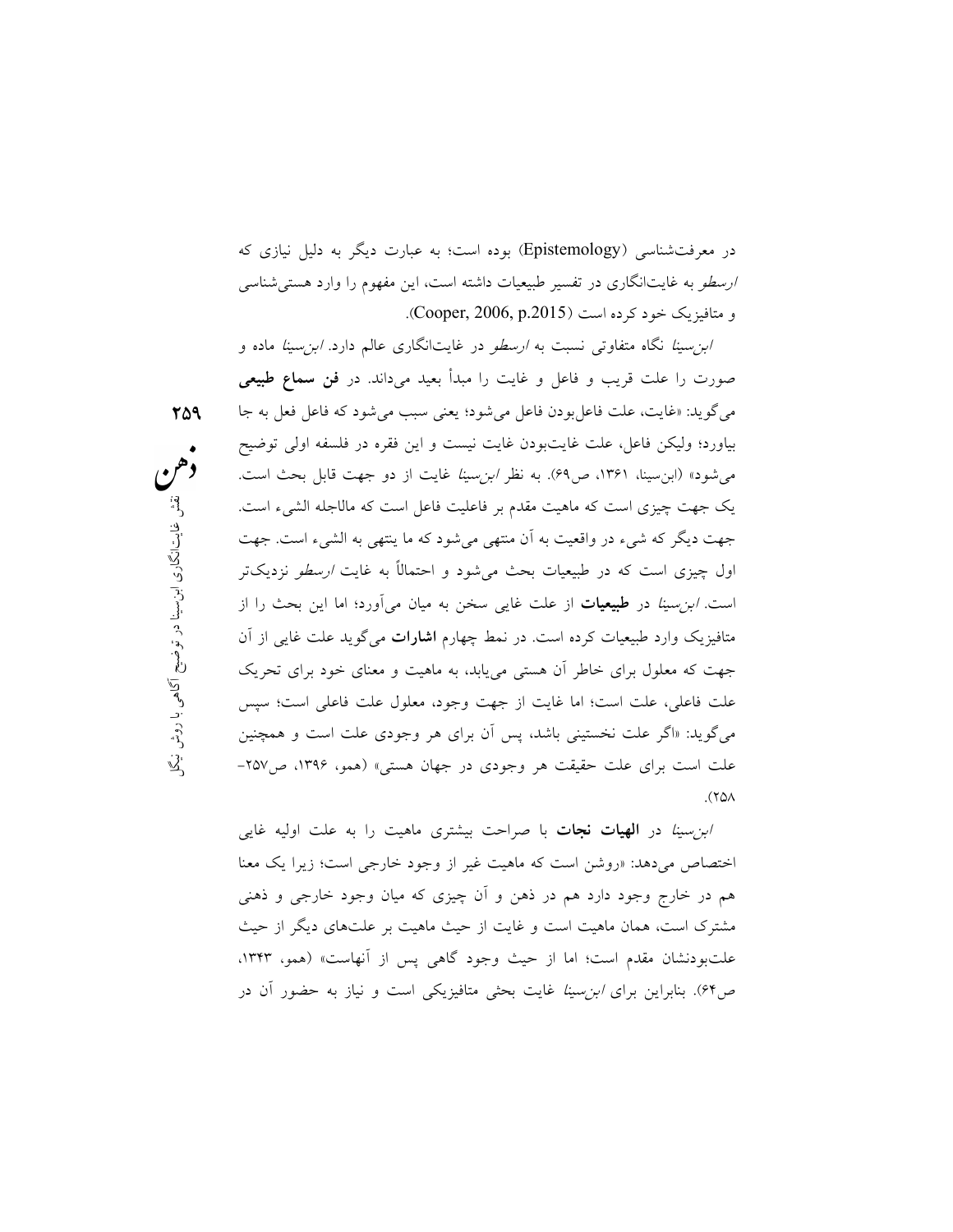مباحث فلسفه اولي است كه پاي آن را به طبيعيات باز كرده است. غايت پديدهها در نظام فلسفي ابنسينا در علت العلل و محرك نخستين يافت ميشود». پس آن، نوعي تحقق [مانند تحققي در ذهن فاعل] پيدا ميكند و آنگاه علتها فعليت مييابند و چنين به نظر ميرسد علت العلل و محرك نخستين در پيدايش هر چيز، همان غايت است» (همان، ص4۶). همان طور كه مشاهده مي شود، در ديدگاه *ابن سينا* غايتمندي به دليل نيازي مادهانگارانه استفاده نشده است. غايت آن گونه كه به عنوان برنامهاي در صورتبندي ماده كه به شكلگيري آگاهي بينجامد، بايد در جايي مانند روح (آگاهي ديگر) به شكل ماهيتي پيشيني باشد.

اكنون زمان آن است كه ببينيم چه نوع غايتانگاري ميتواند نيگل را به هدف خود برساند. نيگل در پي آن است كه آگاهي، هرچه باشد، از درون ماده بيرون آمده است؛ به بيان ديگر ماده درون خود ضرورت و غايت شكلگيري آگاهي را داشته است؛ مانند قاعده فلسفي معروف كه «چيزي تا به وجوب نرسد، وجود نمييابد». از اين لحاظ وجوب شكلگيري آگاهي در ماده بايد با توضيحي غايتگرايانه همراه باشد.

از آنجا كه از ديدگاه نيگل زنجيره علتهاي طبيعي سيستم بستهاي در عالم است، وجوب بهوجودآمدن آگاهي نميتواند تنها به واسطه بخت و اقبال باشد و بايد غايت آن از ابتدا در ماده باشد.

ديدگاه *ارسطو* درباره غايتانگاري به گونهاي نيست كه *نيگل* را به اين هدف برساند. نيگل توضيح دارويني را در شكلگيري حيات و آگاهي پذيرفته است. وي معتقد است علتهاي طبيعي با مكانيسم فرگشت در شكلگرفتن آگاهي مؤثر بوده است؛ اما نميتوان تنها در علتهاي طبيعي مقوله آگاهي را توضيح داد ( ,Nagel .2012, p إين در حالي است كه در ديدگاه غايتانگارانه *ارسطو* شكل گيري انواع در چارچوب علتهاي طبيعي و فرگشت قرار نميگيرد. همان طور كه نظر مفسران ارسطو اين است كه غايت از ديدگاه او چيزي نهاده شده و ازلي در انواع طبيعي بوده است.

م كاشان المسار ١٩٠١ بشمار ١٩٤٠ بهار ١٠٤١ بهار ١٩٩ ه محسن خياط كاشانى<br>\*<br>\*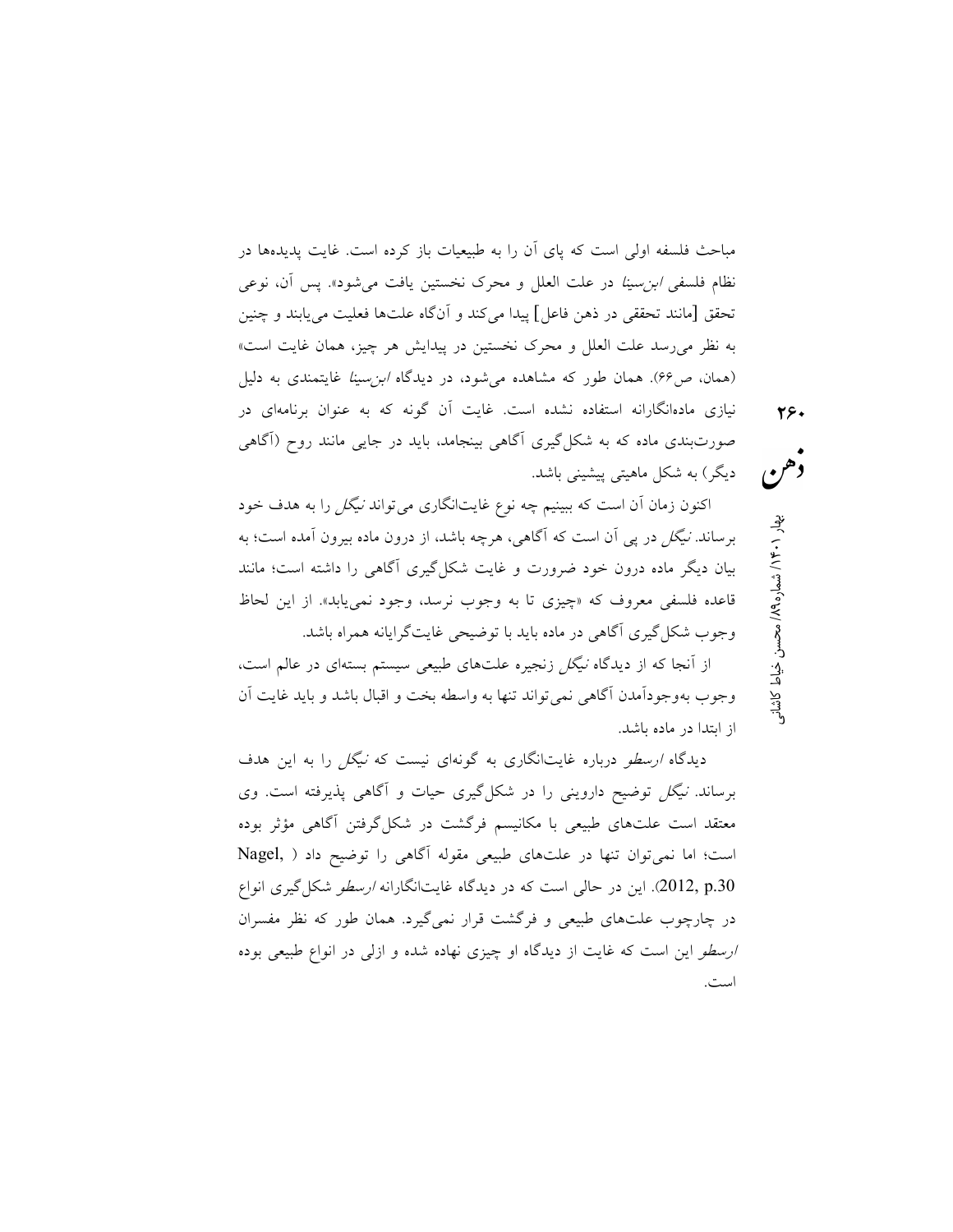،های زيستی ايجاد شود كه تا كنون در ماده پنهان بوده است؛ از<br>كل<sup>گ</sup>يری انواع، از جمله انسان، در قالب تاريخی كه مورد علاقه<br>حمله نگرفته و حمزی ازلر است رنابراین درلمگاه *نیگل را نگ*اه سريه مرحست به سنه عبد العربية از پيپري ر<sub>وي م</sub>ست. بيبرتين ميده ميدس به عبد العام<br>طبيعتگرايانه *ارسطو* از آن جهت كه قابل جمع با نظريه فرگشت و علتهاي طبيعي مبتمع با تصريه ترسست و عنتحدى عبيعى<br>كن نيست. از اين جهت ديدگاه *نيگل* با<br>م<sub>ى</sub>شود كه بهراحتى با ديدگاه *ابن سينا* نسبت<br>*ابن سينا* ناظر به طبيعيات *ارسطو* بحث نشده<br>*ابن سينا مى*توان از نظريه فرگشت و علوم<br>هى بهره برد و در كن اما هدف نيگل ارائه توضيحي هماهنگ است كه هم جنبه بيروني تاريخ پيدايش آگاهي را در بر گيرد، هم جنبه دروني آن را لحاظ كرده باشد. از جنبه بيروني، نيگل قايل به توضيح علمي شايع است كه شامل فرگشت از طريق انتخاب طبيعي يا همان نظريه *داروين مي*باشد. به عبارت ديگر جنبه بيروني آگاهي را برآمده از ذهني ميداند كه در يك تاريخچه از علتهاي طبيعي از ماده بيرون شده است و جنبه دروني ويژگيهاي غير قابل تقليل آگاهي به ماده را لحاظ ميكند. بنابراين جنبه بيروني بيولوژي شكلگيري مغز و آگاهي را در فرايند تاريخي فرگشت مورد نظر دارد؛ اما همان طور كه بيان شد، در تاريخ بيولوژى *ارسطو* زماني در تاريخ نيست كه خصوصيت يا نوع جديدي در پديدههاي زيستي ايجاد شود كه تا كنون در ماده پنهان بوده است؛ از اين رو به نظر *ارسطو* شكلگيرى انواع، از جمله انسان، در قالب تاريخي كه مورد علاقه نظريه فرگشت باشد، انجام نگرفته و چيزي ازلي است. بنابراين ديدگاه نيگل با نگاه مورد پذيرش او باشد، در اين تلقي ممكن نيست. از اين جهت ديدگاه نيگل با غايتانگاري ارسطويي با مشكلي روبهرو ميشود كه بهراحتي با ديدگاه ابنسينا نسبت به غايت قابل حل است؛ زيرا غايتانگاري *ابن سينا* ناظر به طبيعيات *ارسطو* بحث نشده است. به اين ترتيب با ديدگاه غايتانگارانه ابنسينا ميتوان از نظريه فرگشت و علوم فيزيكي براي توضيح بيروني پديدآمدن آگاهي بهره برد و در كنار آن قايل به توضيحي دروني مبتني بر غايت پديدآمدن آگاهي در ماده بود.

٢٦١

## نتيجه

در اين مقاله ديدگاه نيگل درباره آگاهي تشريح گرديد و نشان داده شد از نظر او چه مشكلاتي بر سر توضيح طبيعي شكلگيري آگاهي در آدم و ماده وجود دارد. گمان وي اين است كه با برگرفتن توضيحي متافيزيكي، امكان ارائه تبييني جامع كه دربرگيرنده علتهاي طبيعي و مسائل سختي مثل آگاهي است، فراهم ميشود. پيشنهاد نيگل از اين توضيح متافيزيكي، برگرفتن ديدگاه غايتانگارانه ارسطوست. در ادامه نشان داده شد كه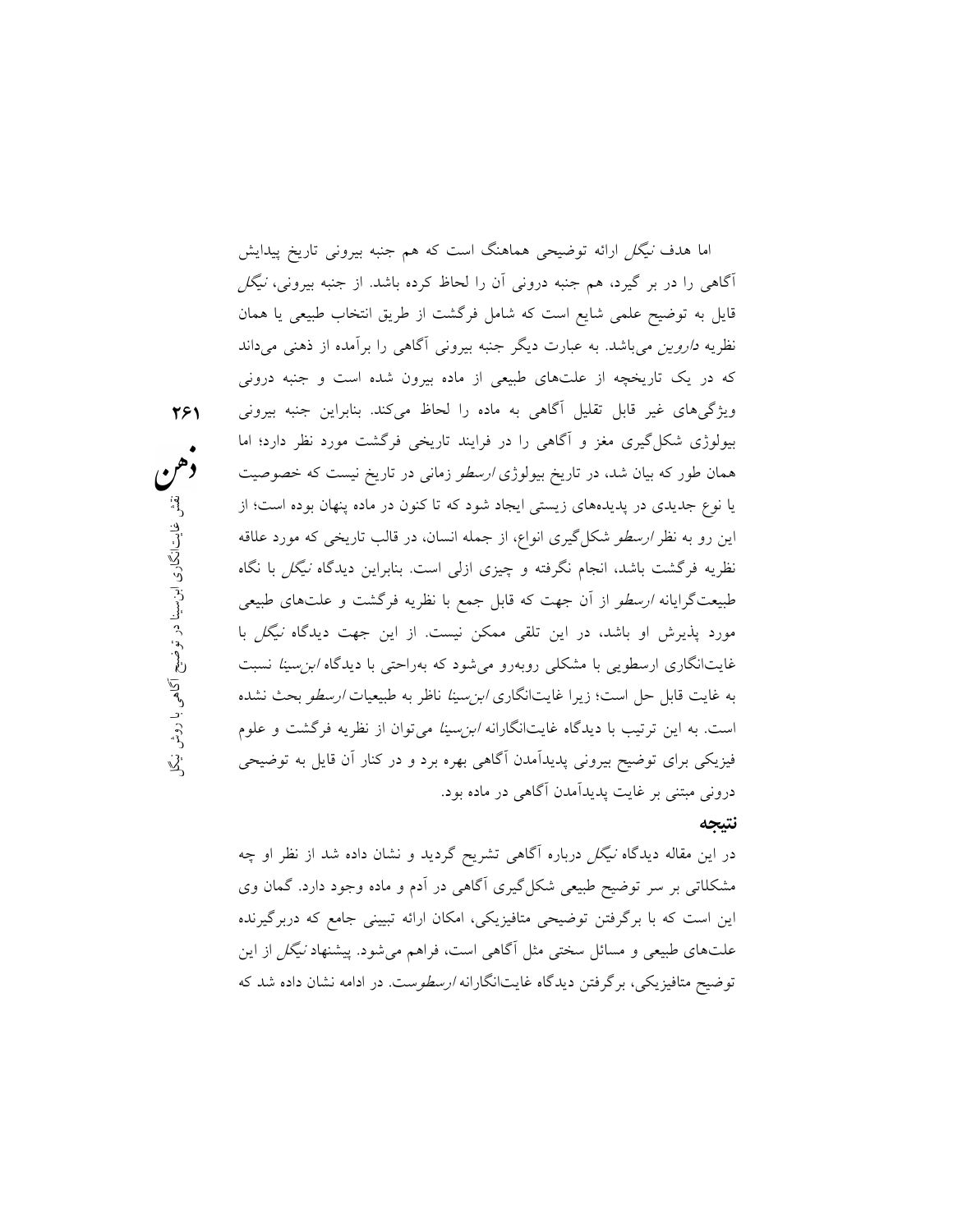ديدگاه غايتانگارانه *ابن سينا* امكان بيشتري براي دربرگرفتن علتهاي طبيعي مانند چيزي كه در نظريه فرگشت وجود دارد، كنار غايت آغازين دارد.

همان طور كه گفته شد، غايتانگارى از جانب *ارسطو* چيزى است كه به دليل نياز معرفتشناختي وارد هستيشناسي شد و مسير آن از طبيعيات به سمت متافيزيك بود. اما ابنسينا در نظام فلسفي خود غايت را از جانب الهياتي و متافيزيكي بحث ميكند و از آنجا به طبيعيات ميبرد. بنابراين با غايتانگاري ابنسينا و رويكرد متافيزيكي او،

نيگل ميتواند قايل به اين باشد كه اگر در سير فرگشت دارويني، از زمان مشخصي آگاهي وارد وجود انساني ميشود، بايد تبيين آن در غايت ماده اوليه باشد. به عبارت ديگر آن غايتي كه در ديدگاه *ابن سينا* منظور نظر است، ميتواند تاريخ طبيعي شكل گيري انواع را با خود جمع كند. *نيگل مي*تواند با اين غايتانگاري، هم قايل به نظريه فرگشت و علتهاي طبيعي در شكلگيري حيات باشد، هم توضيحي منطقي از مقولاتي مانند شكلگيري آگاهي درون ماده داشته باشد. بنابراين شايد توضيح دروني براي آگاهي، بايد در همان علت غايي در متافيزكي جستوجو شود كه ابنسينا به آن قايل بود.

م كان المحسن خياط كاشان المحسن خياط كاشان<br>• ها<br>• هار ۱۶۰۱ به ارتفاع المحسن خياط كاشاني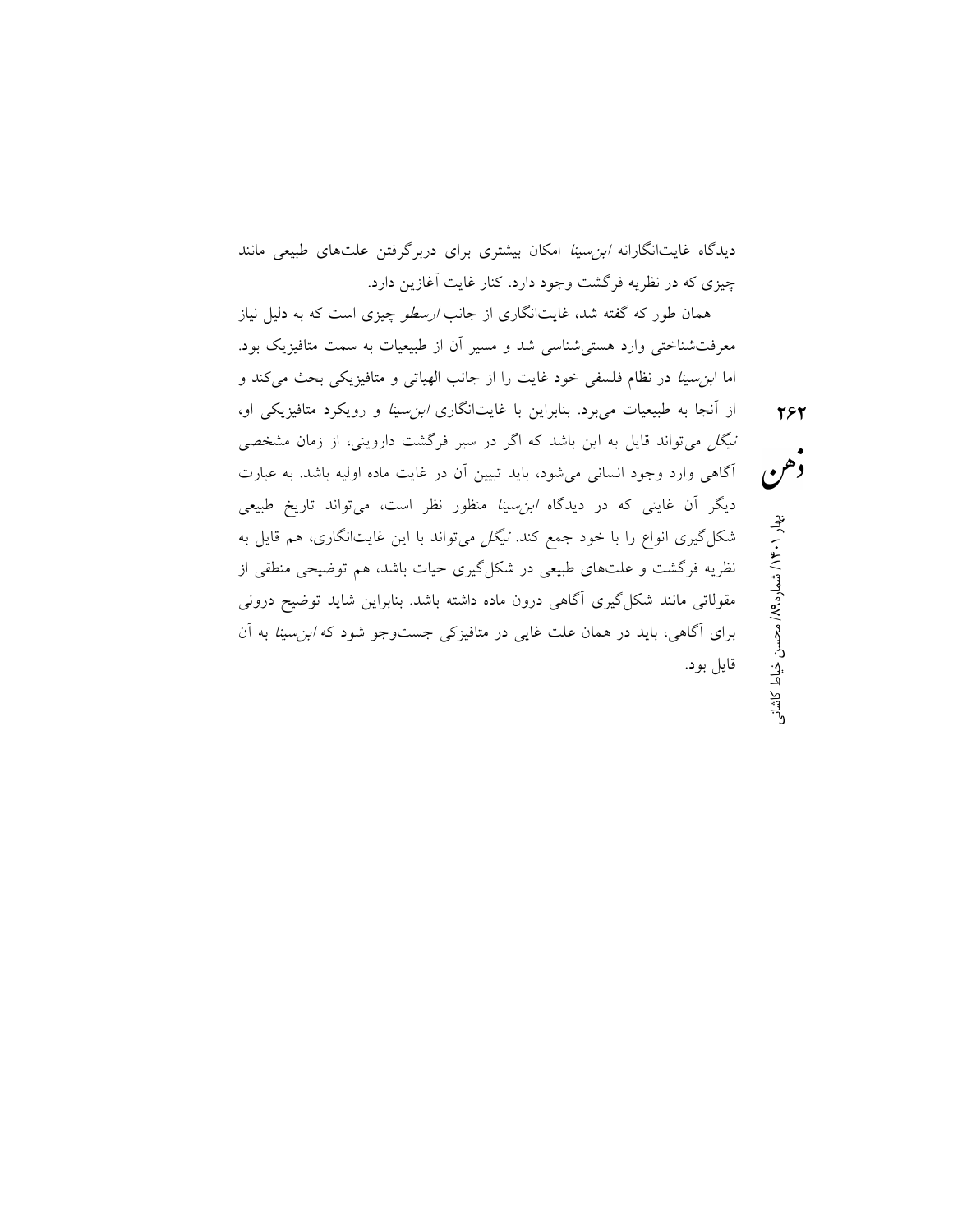انگار <sup>ت</sup> <sup>ي</sup> نقش غا ابن <sup>ي</sup> گل <sup>ي</sup> با روش ن <sup>ي</sup> آگاه <sup>ح</sup> <sup>ي</sup> توض در نا يس ٢٦٣ منابع و مآخذ .١ حقي، علي؛ «تبيين غايتشناختي در زيستشناسي ارسطو»، مطالعات اسلامي: فلسفه و كلام؛ س،٤٤ ش،٨٨ .١٣٩١ .٢ كاپلستون، فردريك چارلز؛ تاريخ فلسفه: يونان و روم؛ ترجمه سيدجلالالدين مجتبوي؛ چ،٩ تهران: انتشارات علمي فرهنگي، .١٣٩١ .٣ ابوعلي سينا؛ طبيعيات شفا: ترجمه سه فن سماع طبيعي، آسمان و جهان و كون و فساد؛ ترجمه محمدعلي فروغي؛ تهران: چاپخانه بانك ملي ايران، .١٣١٩ .٤ ـــــ؛ الهيات نجات؛ ترجمه و شرح سيديحيي يثربي؛ قم: مؤسسه بوستان كتاب، .١٣٤٣ .٥ ـــــ؛ فن سماع طبيعي؛ ترجمه محمدعلي فروغي؛ تهران: مؤسسه انتشارات اميركبير، .١٣٦١ .٦ ـــــ؛ اشارات و تنبيهات؛ ج،١ ترجمه و شرح حسن ملكشاهي؛ تهران: انتشارات سروش، .١٣٩٦

هن

.٧ دهباشي، مهدي و زهرا ذوفقاري؛ «مقايسه ديدگاه ابنسينا و لايبنيتس پيرامون علت غايي»، پژوهشهاي علوم انساني نقش جهان؛ س،١ ش،٢ .١٣٩٣

.٨ عبداللهنژاد، محمدرضا؛ «نگاهي بر متافيزيك توصيفي استراوسن»، پژوهش-

هاي فلسفي؛ دانشگاه تبريز، ش،٨٨ .١٣٨٨

- 9. Burtt, E. Arthur; "Descriptive Metaphysics", Mind; Vol.72, 1963, pp.18-39.
- 10. Broadie sara; Aristotle and beyond: Essays on Metaphysics and Ethics; Cambridge: Cambridge University Press, 2007.
- 11. Cooper M. John; "Aristotle on natural teleology", Published in: Language and Logos: Studies in ancient